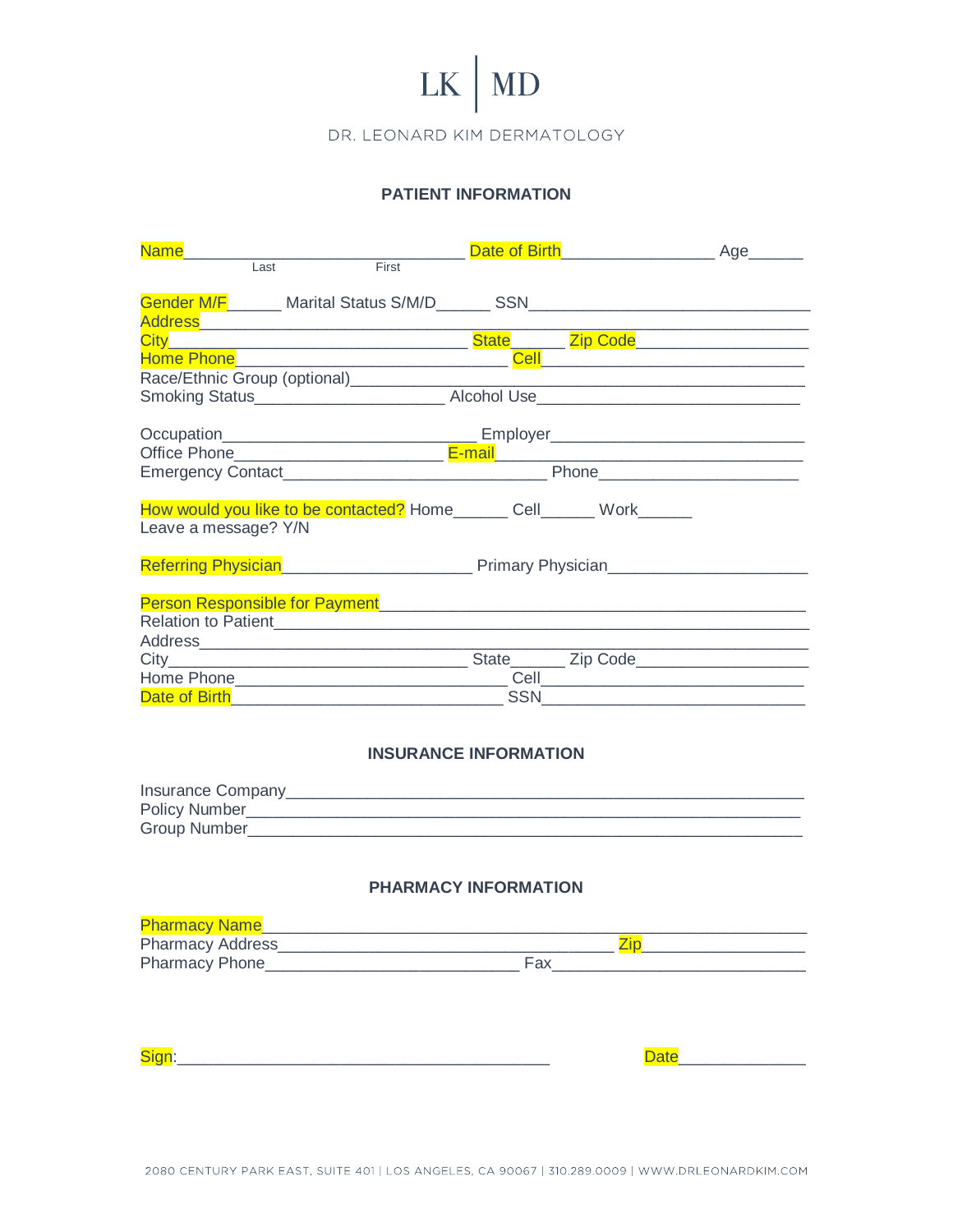# $LK$  MD

DR. LEONARD KIM DERMATOLOGY

### **MEDICAL HISTORY**

| <b>Patient Name</b>                                                   | <u> 1980 - Jan James James, martin amerikan basar dan berasal dalam pengaran basar dalam pengaran basar dalam pe</u> | <b>Date</b><br><u> 1989 - Johann Stein, mars an de Brasilia (b. 1989)</u>         |                |
|-----------------------------------------------------------------------|----------------------------------------------------------------------------------------------------------------------|-----------------------------------------------------------------------------------|----------------|
|                                                                       |                                                                                                                      |                                                                                   |                |
|                                                                       |                                                                                                                      |                                                                                   |                |
| Please list all medical Allergies                                     |                                                                                                                      |                                                                                   |                |
|                                                                       |                                                                                                                      | $\frac{1}{4}$ $\frac{2}{5}$ $\frac{3}{6}$ $\frac{3}{6}$                           |                |
|                                                                       |                                                                                                                      |                                                                                   |                |
|                                                                       |                                                                                                                      |                                                                                   |                |
|                                                                       |                                                                                                                      | Please list all current medications (including herbals and over the counter)      |                |
|                                                                       |                                                                                                                      |                                                                                   |                |
|                                                                       |                                                                                                                      |                                                                                   |                |
|                                                                       |                                                                                                                      |                                                                                   |                |
|                                                                       |                                                                                                                      |                                                                                   |                |
| Do you have or ever have had any of the <b>following conditions</b> ? |                                                                                                                      |                                                                                   |                |
| A: Lungs                                                              |                                                                                                                      | D: Neurologic                                                                     |                |
| <b>Bronchitis</b>                                                     | $\Box$                                                                                                               | <b>Seizures</b>                                                                   | Ш              |
| Asthma                                                                | П                                                                                                                    | <b>Headaches</b>                                                                  | П              |
| Cough                                                                 | $\mathbf{1}$                                                                                                         |                                                                                   |                |
|                                                                       |                                                                                                                      |                                                                                   |                |
| <b>B: Cardiovascular</b>                                              |                                                                                                                      | E: Gastrointestinal                                                               |                |
| <b>High Blood Pressure</b><br><b>Heart Attack</b>                     | $\Box$                                                                                                               | Nausea/Vomiting<br>Reflux                                                         | $\mathbb{R}^n$ |
|                                                                       | П                                                                                                                    |                                                                                   | □              |
| <b>Irregular Heartbeat</b>                                            | $\mathbf{1}$                                                                                                         | F: Hematology                                                                     |                |
| C: Endocrine                                                          |                                                                                                                      | $HIV +$                                                                           | $\mathbb{R}^n$ |
| <b>Diabetes</b>                                                       | П                                                                                                                    |                                                                                   |                |
| <b>Thyroid Condition</b>                                              | П                                                                                                                    | G: Skin                                                                           |                |
|                                                                       |                                                                                                                      | <b>Psoriasis</b>                                                                  | Ш              |
|                                                                       |                                                                                                                      | <b>Phlebitis</b>                                                                  | П              |
|                                                                       |                                                                                                                      |                                                                                   |                |
| <b>SKIN/GENERAL QUESTIONS</b>                                         |                                                                                                                      |                                                                                   |                |
|                                                                       |                                                                                                                      | Have you had skin cancer? Y/N________ If yes, what type?_________________________ |                |
|                                                                       |                                                                                                                      | Has anyone in your family had skin cancer? Y/N If yes, who                        |                |
|                                                                       |                                                                                                                      |                                                                                   |                |
| Have you ever had anesthesia/dental anesthesia? Y/N_____              |                                                                                                                      |                                                                                   |                |
|                                                                       |                                                                                                                      |                                                                                   |                |
| Please answer the following questions:                                |                                                                                                                      |                                                                                   |                |
|                                                                       |                                                                                                                      |                                                                                   |                |
| Are you pregnant?                                                     |                                                                                                                      |                                                                                   |                |
|                                                                       |                                                                                                                      |                                                                                   |                |
|                                                                       |                                                                                                                      |                                                                                   |                |
|                                                                       |                                                                                                                      |                                                                                   |                |
|                                                                       |                                                                                                                      |                                                                                   |                |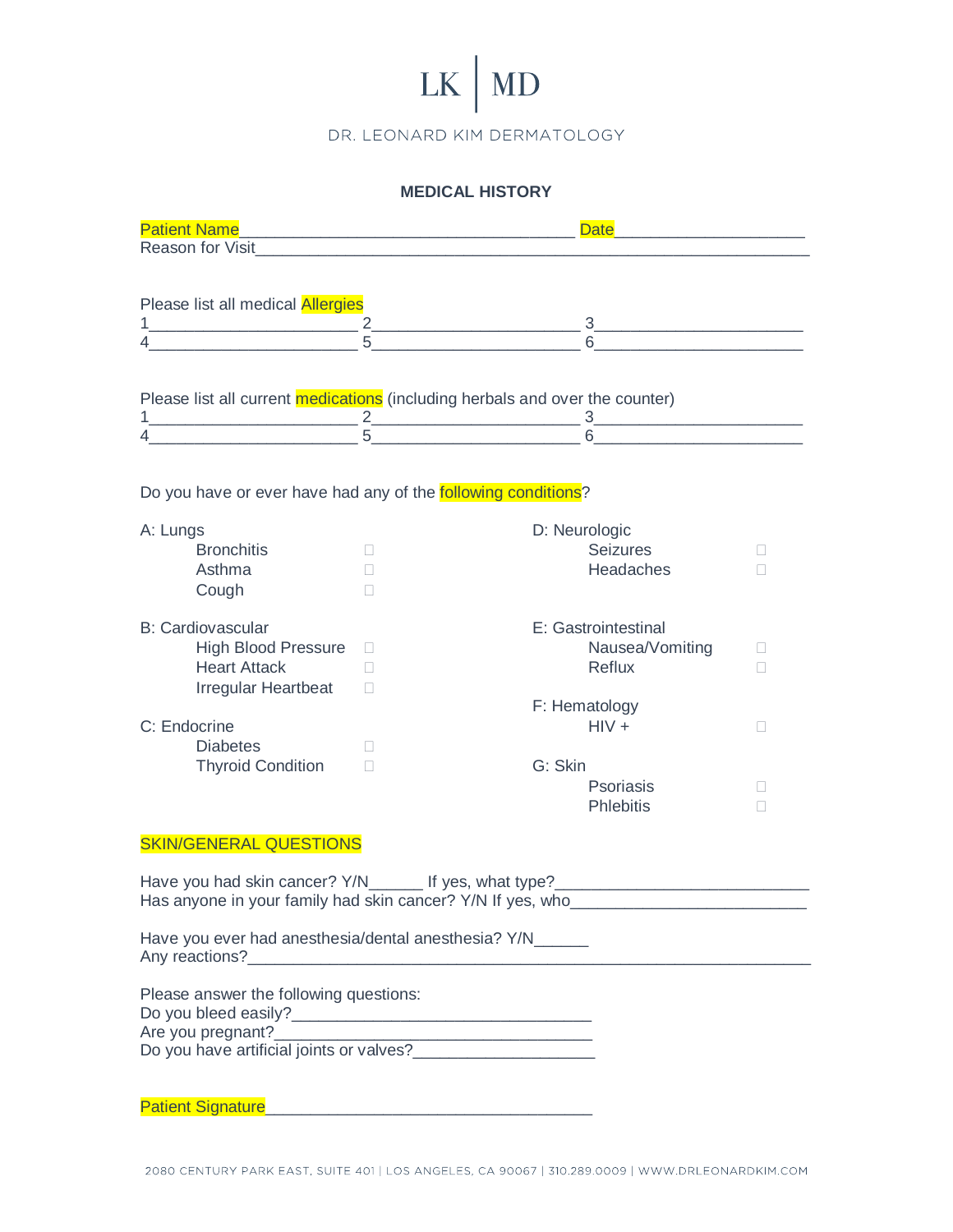

#### **COSMETIC QUESTIONNAIRE**

□ Not interested, Thank you

If you are interested in any cosmetic procedures, please mark your areas of concern:

|                                                           | <b>Facial Veins/ Redness</b>                                                                                                                        |      | Hydrafacial                                                                        |  |  |  |
|-----------------------------------------------------------|-----------------------------------------------------------------------------------------------------------------------------------------------------|------|------------------------------------------------------------------------------------|--|--|--|
|                                                           | Age Spots                                                                                                                                           |      | <b>Chemical Peels</b>                                                              |  |  |  |
|                                                           | Laser Hair Removal                                                                                                                                  |      | Skin care products/Sunscreen                                                       |  |  |  |
|                                                           | Filler for lines and volume loss<br>Juvederm Ultra, Juvederm Ultra Plus<br>Volbella, Vollure, Radiesse, Belotero<br>Restylane, and Restylane Refyne |      | Skin rejuvenation/resurfacing<br>Clear + Brilliant, Fraxel Dual,<br>and Fraxel CO2 |  |  |  |
|                                                           | Wrinkles<br>Botox, Xeomin, and Dysport                                                                                                              |      | Mid-cheek filling/liquid lift<br>Voluma and Restylane Lyft                         |  |  |  |
|                                                           | Body Contouring/ Fat Removal<br>Coolsculpting and Kybella                                                                                           |      | Leg Veins - Sclerotherapy                                                          |  |  |  |
|                                                           | <b>Hyperhidrosis</b><br>Botox treatment of excessive<br>sweating of underarms                                                                       |      | Laser Tattoo Removal                                                               |  |  |  |
|                                                           | Would you like to be e-mailed about promotional events? Y/N_____                                                                                    |      |                                                                                    |  |  |  |
| If yes, please provide e-mail account                     |                                                                                                                                                     |      |                                                                                    |  |  |  |
| Have you had cosmetic procedures in the past? Y/N______   |                                                                                                                                                     |      |                                                                                    |  |  |  |
| If yes, which cosmetic procedure(s) have you experienced? |                                                                                                                                                     |      |                                                                                    |  |  |  |
|                                                           |                                                                                                                                                     |      |                                                                                    |  |  |  |
|                                                           |                                                                                                                                                     |      |                                                                                    |  |  |  |
|                                                           |                                                                                                                                                     |      |                                                                                    |  |  |  |
|                                                           | <b>Patient Name</b>                                                                                                                                 | Date |                                                                                    |  |  |  |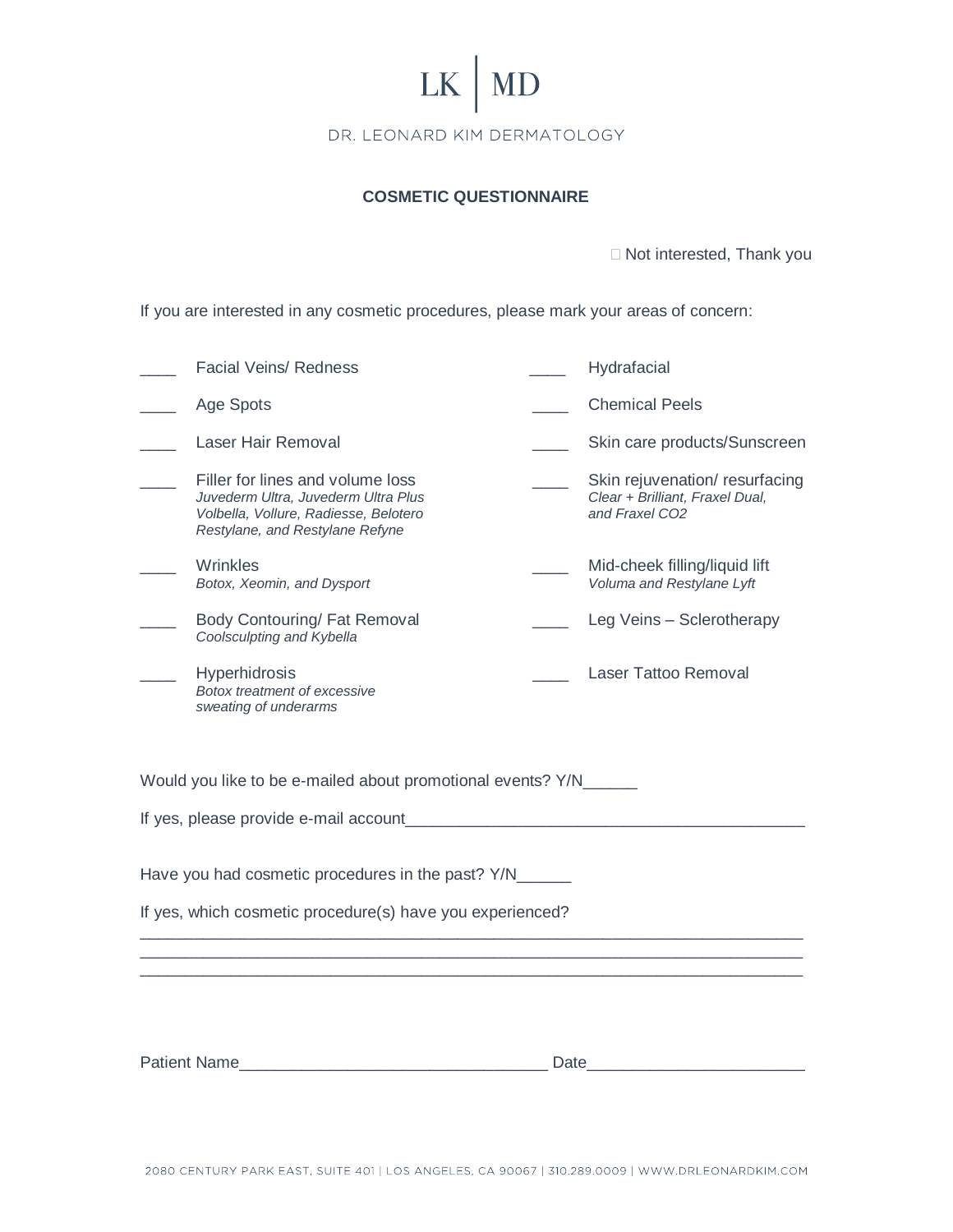## Consent for Treatment:

By signing this form, you consent to our disclosure of protected information for the purposes of treatment, payment, and health care operations. Our Notice of Privacy Practice provides more detailed information about how we may use and disclose this protected health information. You have a legal right to review the information before you sign this consent and we encourage you to read it in full. Your signature indicates you received this Notice. Our Notice of Privacy Practice is subject to change.

### Financial Statement:

By signing this for you are accepting direct responsibility for all financial obligations to Dr. Leonard H. Kim, MD for services rendered by this office. Payment is expected at the time of service or upon receipt of statement (for charges due after insurance). Financial obligations include deductibles, co-insurance, charges not covered by your insurance, cosmetic procedures, and others. It is your responsibility to verify if the doctor is contracted with your insurance company and to pay the charges in full if he/she is not contracted. Some Laboratory/Pathology charges are billed directly by the Laboratory. A 1.0% per month service charge will be added to overdue balances as well as a \$25 service charge will be added to returned checks. This assignment remains in effect until revoked in writing. A copy of this paper shall be as valid as the original. Your signature below indicates that you understand and accept this policy.

## Cancellation/No Show Policy:

By signing this form, you are agreeing to our office's cancellation/no show policy. Our cancellation/no show policy is as follows: For any cancellations, rescheduling, or no shows, our office must receive at least 24 hours notice prior to the appointment time. If notice is not received within a timely fashion, there will be a \$30 fee.

Patient Signature\_\_\_\_\_\_\_\_\_\_\_\_\_\_\_\_\_\_\_\_\_\_\_\_\_\_\_\_\_\_\_\_\_Date\_\_\_\_\_\_\_\_\_\_\_\_\_\_\_\_\_\_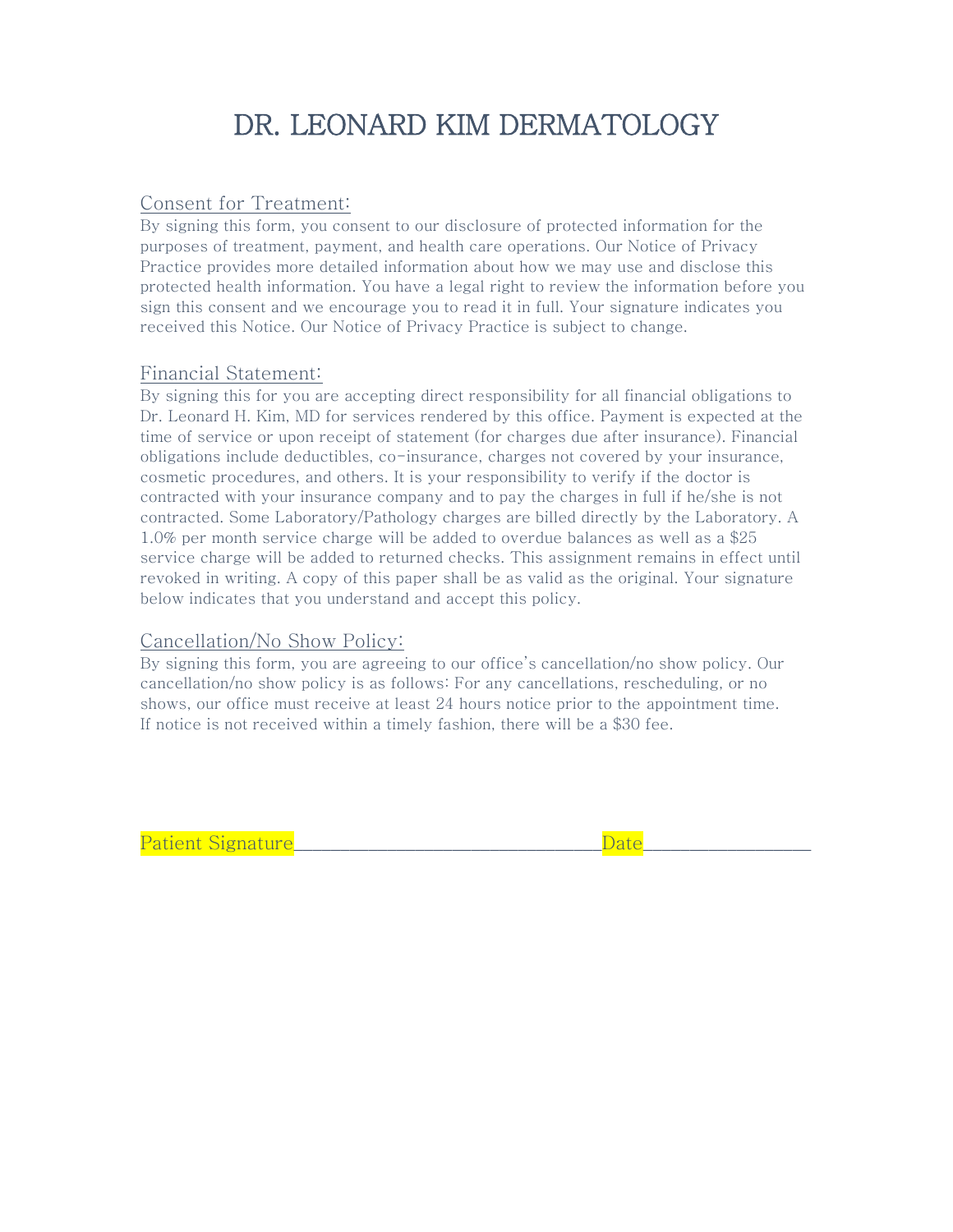# **HIPAA CONSENT FORM**

The Health Insurance Portability and Accountability Act of 1996 provides safeguards to protect your privacy. These safeguards include restrictions on who may see or be notified of your Protected Health Information (PHI). These restrictions do not include the normal interchange of information necessary to provide you or your family with treatment. HIPAA provides certain rights and protections to you as the patient. We must balance these needs with our goal of providing you with quality service and care. For this reason, our practice has adopted the following policies:

(1) Patient information will be kept confidential except as is necessary to provide treatment or to ensure that all administrative matters related to your care are handled appropriately. Patient files may be stored in open file racks but will not contain any coding which identifies a patient's condition or information that is not already a matter of public record. The normal course of providing care means that such records may be left in administrative areas such as the front office, Doctor's office, etc. The patient agrees to the normal procedures utilized within the facility for the handling of charts, patient records, PHI and other documents or information.

(2) It is the policy of the office to remind patients of their appointments. This may be done by telephoning patients or by any other means convenient for the practice.

(3) The practice utilizes a number of vendors in the conduct of business. These vendors may have access to PHI but agree to abide by the confidentiality rules of HIPAA.

(4) The patient understands and agrees to inspections of the office and the review of documents that may include PHI by government agencies or insurance companies in the normal performance of their duties.

(5) The patient agrees to bring any concerns or complaints regarding privacy to the attention of the Doctor or office manager.

(6) Your confidential information will not be used for the purposes of advertising or marketing of products, goods, or services. Such prohibition does not include treatment/product samples or goods of nominal value.

(7) The practice agrees to provide the patient with access to their records in accordance with state law.

(8) The practice may change, add, delete, or modify any of these provisions to better serve the needs or both the practice and the patient.

 $\blacksquare$ , do hereby agree to the terms set forth above and any subsequent changes in office policy. I understand that this consent shall remain in force so long as I am a patient of this practice.